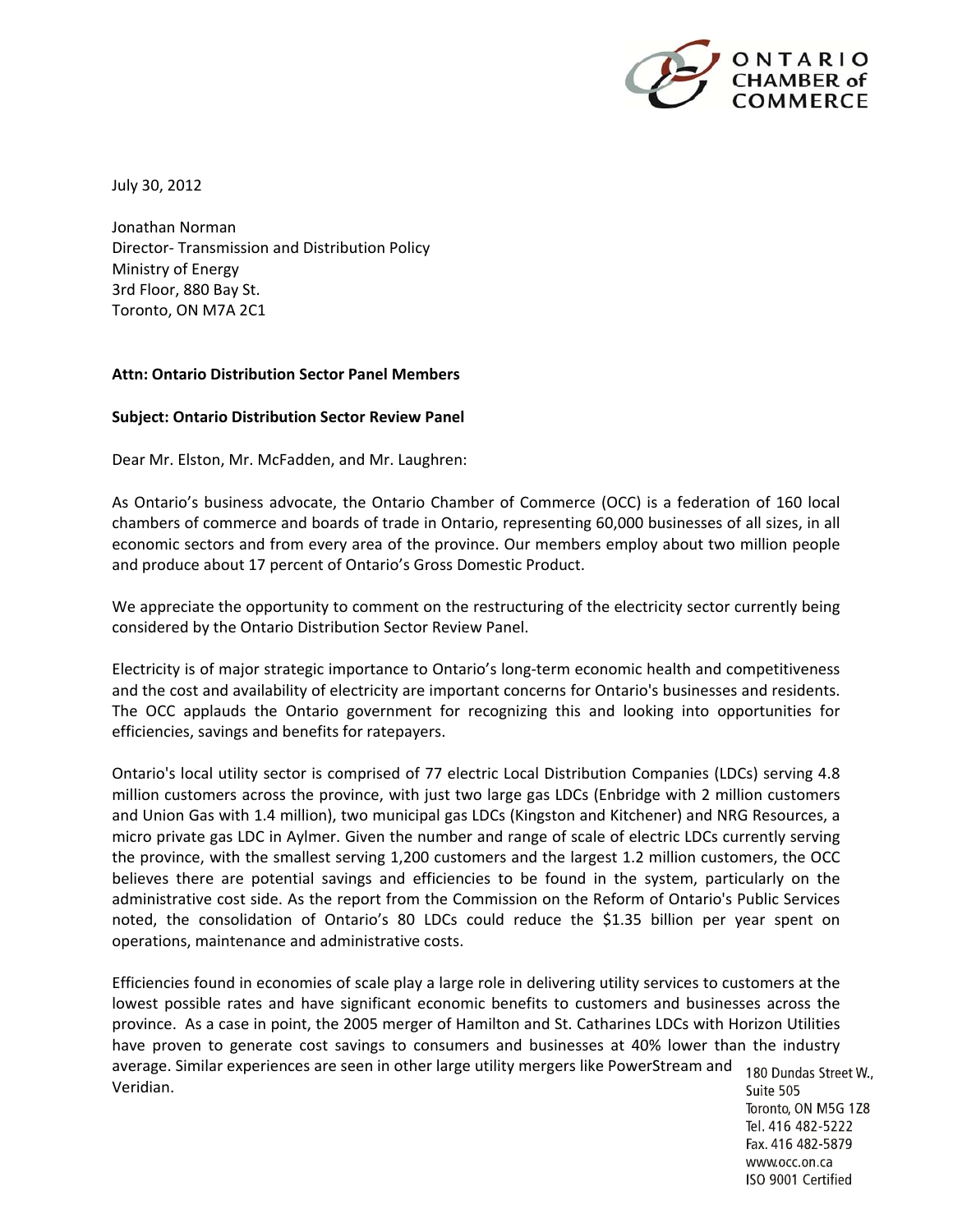In the near future, infrastructure renewal demands in the electricity sector will continue to grow, placing upward pressure on electricity prices and increasing scrutiny on LDCs. In order to mitigate the rising prices on consumer and business pocketbooks, utilities will have to become more agile, lean and efficient, something smaller LDCs can do but for which it will be increasingly challenging. The OCC believes consolidation in the LDC market could offer significant savings and allow larger LDCs to deliver innovative, scalable technologies that offer cost savings to customers. Consolidation would also offer fewer price differentials across the province, minimizing distortions in economic development.

However, it is important to balance the value of consolidation within the scope and context of each municipality's unique history, geography, and economic situation. Electrical utilities are believed to serve as important economic development drivers in local communities and the loss of municipal input could have detrimental impacts for government, utilities and communities. The case of wind power in Ontario demonstrates what can happen when local oversight is removed from the decision‐making process. The OCC recommends that voluntary consolidation be based on sound business sense, utilizing incentives to encourage consolidation where appropriate, and ensuring local buy in and support through local approvals.

Under the *Electricity Act*, a 33% transfer tax is applied when more than 10% of the value of a municipally‐owned electric utility are transferred to another entity that is subject to federal taxation. The transfer tax helps pay down the stranded debt from the old Ontario Hydro. The transfer tax also imposes a significant barrier to entry for the private sector, limiting potential actualization of efficiencies in the sector. Eliminating the transfer tax will allow municipalities to sell their LDC if they so choose or to expand local companies or merge. In place of the transfer tax, a federal and provincial government tax agreement would ensure that the provincial government stranded debt is held whole. The OCC recommends the removal of the punitive 33% transfer tax should municipalities be willing to sell the utility. This would not only encourage private sector investment, but also spur growth and inspire efficiencies.

The OCC supports initiatives that foster a strong business environment with a solid foundation of reliable, affordable electricity. The OCC encourages the Panel to consider establishing 'carrot and stick' incentives for consolidation and enhancing opportunities for private sector involvement, particularly through elimination of the transfer tax. Both sets of initiatives will ensure that the local realities are taken into account in discussions on consolidation.

Business requires a stable policy and regulatory environment for investment, especially in the electricity sector where many investments have high capital costs and long lead times. In order to keep businesses in Ontario competitive, Ontario's electricity policy must support and encourage new investment, promote efficiency, ensure adequate capacity and foster conservation. The OCC looks forward to working with the province through the Ontario Distribution Sector Review Panel to achieve a competitive market for electricity that will bring real benefits for consumers.